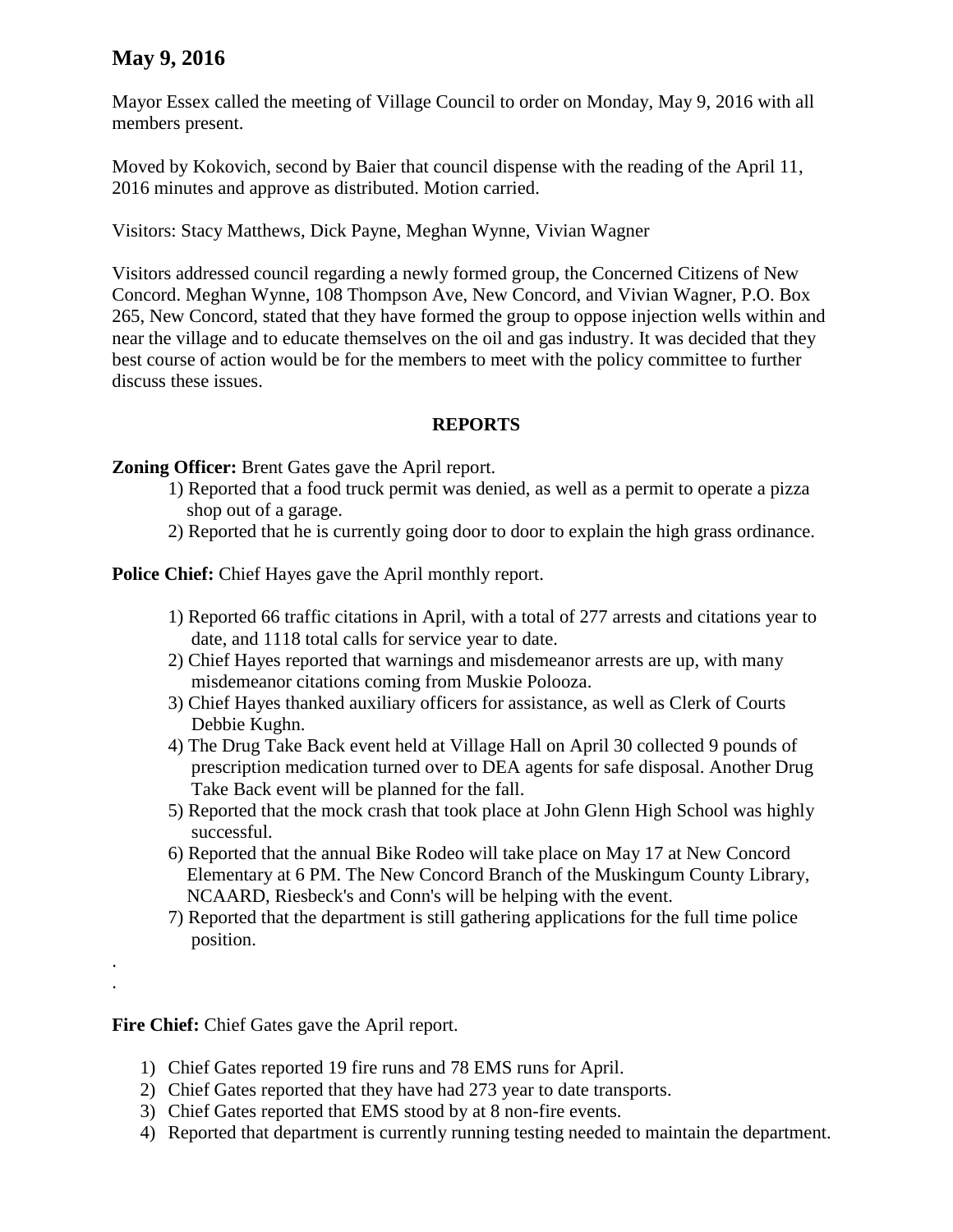**Mayor:** Mayor Essex gave the April Mayor's Report.

1) Mayor Essex reported that he had gone to the Beckett House to proclaim National Nursing Home Week.

**Fiscal Officer:** Charlotte Colley gave the April financial report.

- 1) Colley reported the fund report balance for the end of April was \$756,452.
- 2) Reported that the 1st Half Real Estate Settlement was received in April with a \$47,900 increase compared to 1st Half prior year.

**Administrator:** Colley gave April administrative report.

- Water Production for April  $-7,173,030$  gallons
- Wastewater Flows for April  $13,178,600$  gallons
- 1) Colley reported that the wastewater plant fell out of compliance for one day in April due to excessive rainfall. Reported that sanitary sewer line replacement is a priority in order to avoid falling out of compliance in the future.
- 2) Reported that Council members took a tour of the ground water storage tank and water treatment plant on April 25
- 3) Reported that Steve Shriner is back to work on light duty at the water treatment plant.
- 4) Reported that the operations department is working with the New Concord Garden Club to hang flower baskets in mid-May, as well as preparing the pool and mulching at the "S" bridge and around Village Hall.
- 5) Reported that the Columbia Gas project has run into unexpected issues with the pipe and as a result are having to dig more than anticipated.
- 6) Reported that the Village is working with Poggemeyer Design Group to update the zoning code. A community meeting is scheduled for Monday, May 23 at 5:30 PM to review potential updates to the code.

**Finance Committee:** Kokovich reported the committee met on April 27, 2016.

- 1) Committee supports Resolution 5-16-1 to transfer money to pay for the alternative light/transportation project fund as there are funds to cover it.
- 2) Committee heard the 1st quarter income report that income is slightly up and expenses are slightly down. Committee was especially appreciative of the pie charts used to show various departments income and spending.

**Policy Committee:** Kerrigan reported that the committee held a vision workshop on May 2.

- 1) Committee will hold committee meeting on May 25 at 5:30 PM.
- 2) Committee will hold another vision workshop on Wednesday, June 8 from 2-5 PM.

**Infrastructure Committee:** Dickson reported that the committee met earlier in the day.

1) Committee supports Resolution 5-16-2, authorizing participation in ODOT Winder Contract for road salt.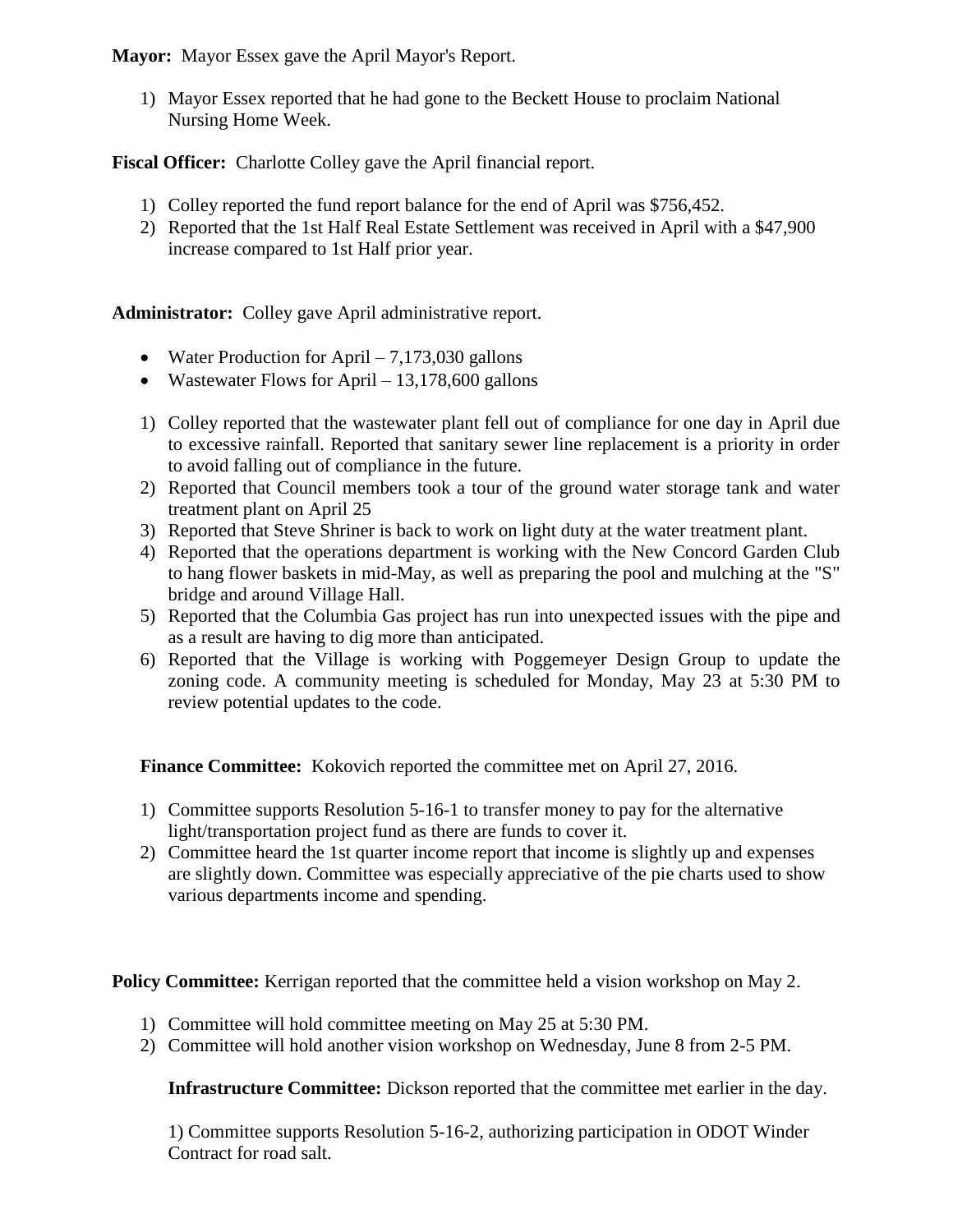2) Committee supports Resolution 5-16-3, authorizing advertisement of bids for 2016 street paving and improvements.

3) Discussed the grant from the Rogge Memorial Foundation to create a playground at the Upper Reservoir, which will be dedicated in honor of John Morrow.

## **OLD BUSINESS**

## **NEW BUSINESS**

Moved by Stevic Seconded by Lyle **Resolution 5-16-1,** A resolution to transfer \$16,066 in the year 2016 budget from the general fund to the alternative light/transportation project fund and declaring an emergency.

| Kokovich | vea | Stevic        | yea |
|----------|-----|---------------|-----|
| Baier    | vea | Lyle          | yea |
| Dickson  | vea | Kerrigan      | yea |
|          |     | Motion Decess |     |

Motion Passes

| Moved by Lyle                                      |     | Seconded by Stevic   |     |
|----------------------------------------------------|-----|----------------------|-----|
| That <b>Resolution 5-16-1</b> be approved as read. |     |                      |     |
| Kokovich                                           | vea | Stevic               | yea |
| Baier                                              | yea | Lyle                 | yea |
| Dickson                                            | yea | Kerrigan             | yea |
|                                                    |     | <b>Motion Passes</b> |     |

Moved by Dickson Seconded by Kerrigan **Resolution 5-16-2,** A resolution authorizing participation in the ODOT winter contract for road salt and declaring an emergency.

| Kokovich             | yea | Stevic   | yea |  |
|----------------------|-----|----------|-----|--|
| Baier                | vea | Lyle     | yea |  |
| Dickson              | yea | Kerrigan | yea |  |
| <b>Motion Passes</b> |     |          |     |  |

| Moved by Kerrigan                           |     |            | Seconded by Dickson |  |
|---------------------------------------------|-----|------------|---------------------|--|
| That Resolution 5-16-2 be approved as read. |     |            |                     |  |
| Kokovich                                    | yea | Stevic     | yea                 |  |
| Baier                                       | yea | Lyle       | yea                 |  |
| Dickson                                     | yea | Kerrigan   | yea                 |  |
|                                             |     | <b>B</b> F |                     |  |

Motion Passes

Moved by Dickson Seconded by Stevic **Resolution 5-16-3,** A resolution authorizing the advertisement for bids for the 2016 street paving and improvements and declaring an emergency.

| Kokovich | vea |   | Stevic   | yea |
|----------|-----|---|----------|-----|
| Baier    | vea |   | Lyle     | yea |
| Dickson  | vea |   | Kerrigan | yea |
|          |     | . |          |     |

Motion Passes